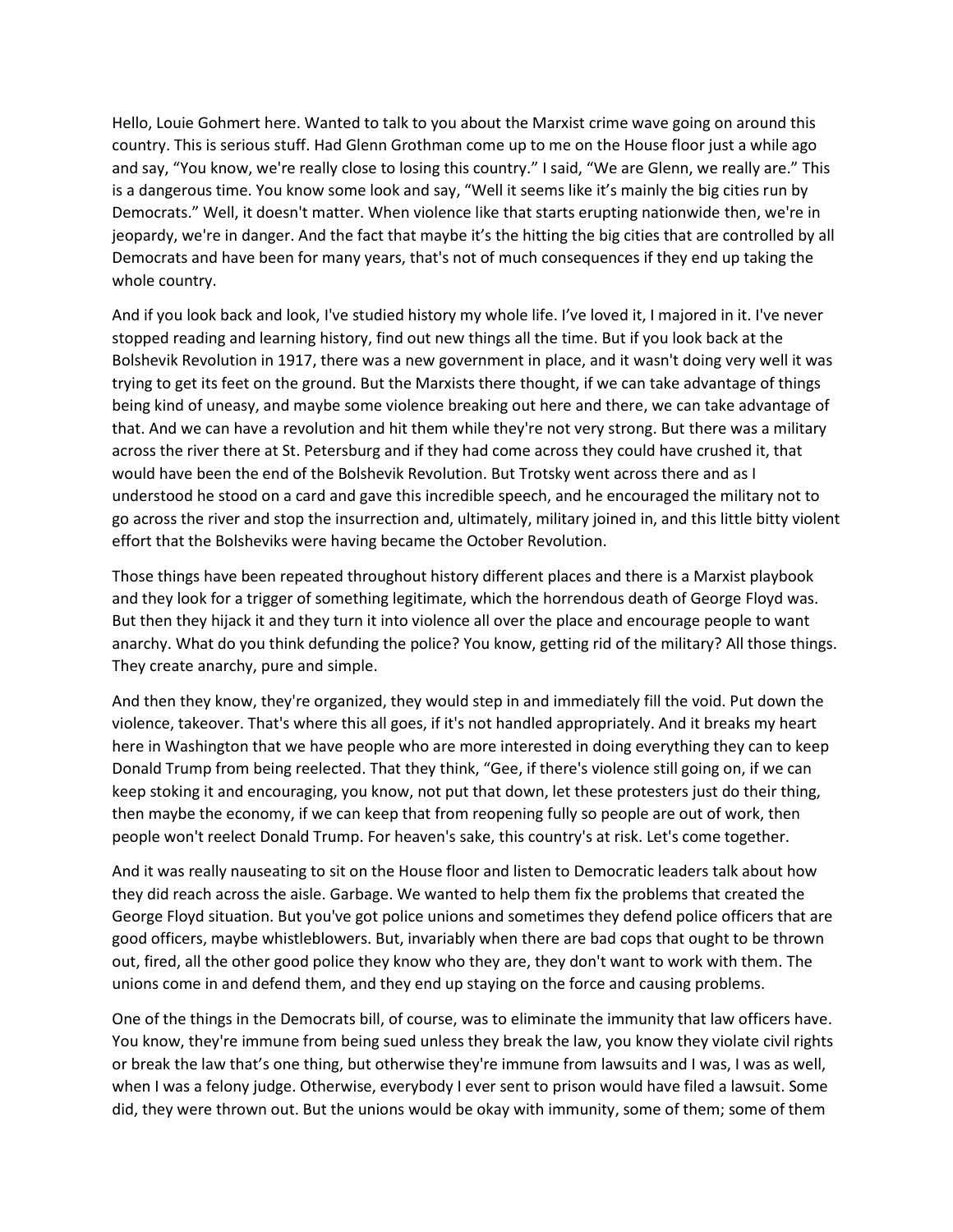had come out said "Do not do this, it'll hurt our members." Thank you, unions, for doing that, but there are others that say, "Hey, it's kind of like the teacher situation, if they can be sued, we can make hundreds of millions of dollars, having them buy our liability insurance." So that's going on.

And there is organized group that want to tear this country down. How do we know? because we got an article, lots of them on the subject. BLM leader: "If this country doesn't give us what we want. We will burn down this system." Well this is the best, fairest system. We need to constantly work to get it fairer, and fairer. As my friend Ron Maxwell, moviemaker, says, "Our history is one of liberation." You know we finally got rid of that atrocious thing called slavery and we have continued to get better and better and now we're getting closer and closer to eliminating racism and moving together as one and they want to burn it down. That's right out of the Marxist playbook.

How do you stop it? Well, this is a copy. I like to blow things up but it's the 18 US Code Chapter 96, Racketeer Influenced and Corrupt Organizations Act. Now, we've seen Project Veritas had video and audio of Democrat leaders, saying, you know, we funded the violence back during the Trump campaign in 2016. We paid people to go up to start trouble, start fights, and that way we could turn around and say look at the Trump campaign, they're violent, we don't need a president that stokes that kind of violence, when the Democrats were the ones that stirred it up and that was going on across state lines; they were funding it from across state lines.

And I went up to Jeff Sessions in January of 2017 and I said, "Jeff there's a way to deal with this organized effort to create violence in different places in the country and is called RICO (Racketeer Influenced and Corrupt Organization) and he said it was a good idea. I don't know why but they never did anything about it. And we need the Justice Department to go ahead. This gives you the teeth to go after it. And the first thing it says is, basically it's a crime to... you have to prove a pattern of racketeering activity, then you look at the definitions as in 18 US Code 1961, and racketeering activity. You got two long pages of racketeering activity. But one of those indicates that 18 USC 2332(b), acts of terrorism transcending national boundaries, and if you know these Antifa, BLM, they…

How can BLM be white people, bourgeois, spoiled brats going up to African American policeman spitting at them, cussing them, saying all these horrendous things, and they're saying that black lives matter? When white bourgeois people are up there, belittling and trying to really terrorize verbally these policemen, they've held their own very well, but that's what they're trying to do, but it's not about BLM. It's about creating chaos, so that as this one leader says, "They can tear the system down." Another, Shaun King, says they want to burn, get rid of stained glass, get rid of Jesus, because he's depicted as being white. I love the song that was written many years ago, I love the James Taylor version I know he's a Democrat, but a beautiful song you know some children sing talking about Jesus, you know, whites seem white, blacks seem black, you know, different Asians seem looking more Asian, its beautiful song but… and it's okay for people, as long as you think about Jesus, as I do, Lord of the land.

But that's not BLM, and as Dostoevsky said, and Whittaker Chambers quoted him: "Socialism, the problem with socialism is not economic, the problem with socialism is atheism."

How do you stop these people? Well I'm telling you, here's the playbook. You follow the law, but you've got to have somebody, Christopher Wray's not going to do it. He's more interested, he's out there now saying he's cleaned up all the problems. No, he's covered up problems, but he hasn't dealt with them, and he hadn't properly punished people that were in the FBI, and so the problems are going to go on as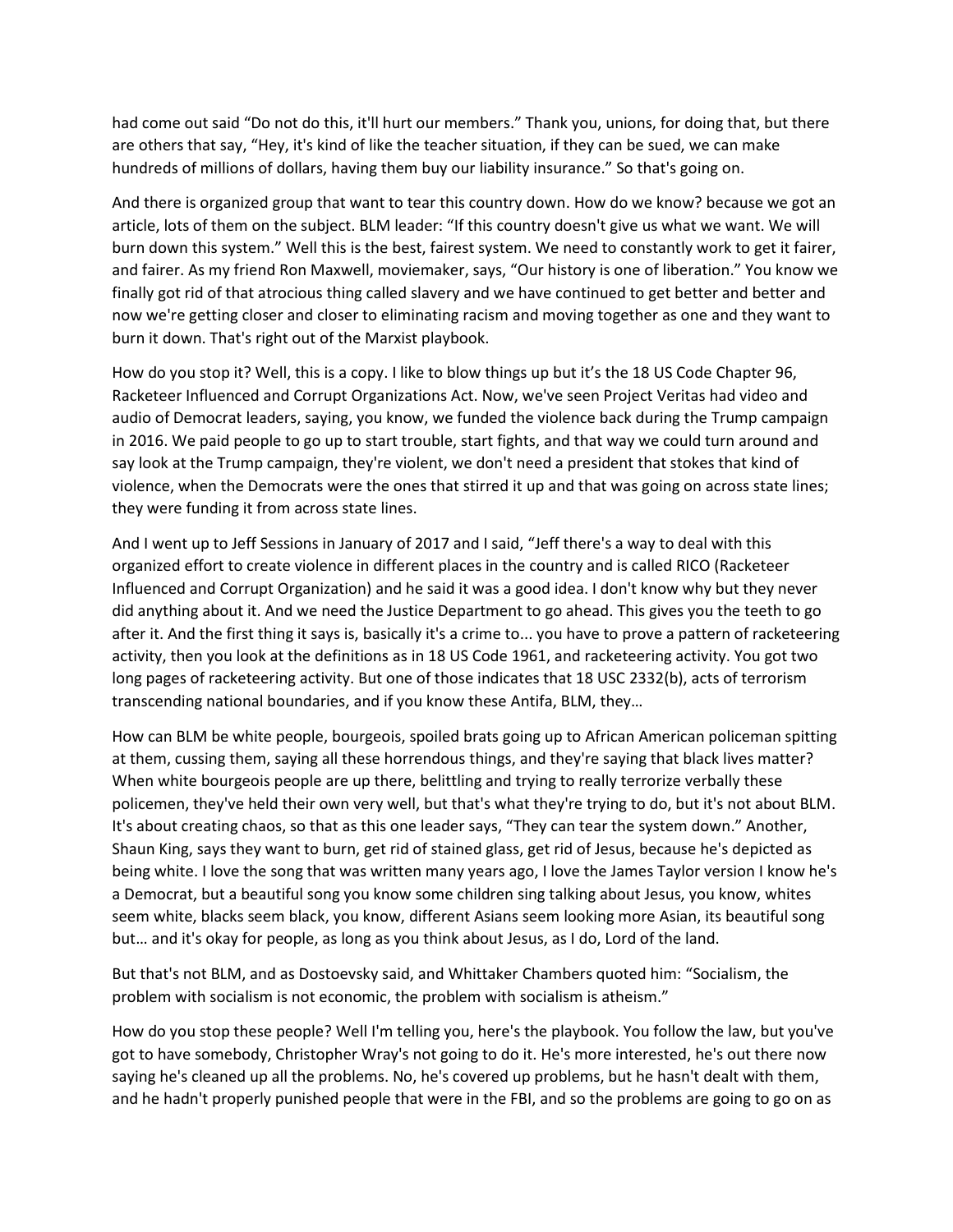long as Christopher Wray's there and I don't think the country's really safe from abuses in the FBI until he's gone. So, Bill Barr needs somebody besides Christopher Wray. He is coming under attack and as my Chief of Staff constantly tells me, "You know you're over the target when you're picking up flack" and Bill Barr is over the target, and they realize it, and I think he can use RICO, and go after these people but he's got to have FBI that's working. So, I've told the press. But anyway, Wray needs to go. Let's get somebody in that's more interested in enforcing the law in America than simply trying to win back reputation by covering up the wrongdoing in the past. So, Bill Barr I know he's taking a lot of criticism and a lot of Americans think "Well gee, there may be something wrong because there's so much being said about Bill Barr being evil." They said the same thing about Donald Trump, the Russia hoax, Ukrainian hoax. You know, all these firing **OSHA**. They're saying anything they can to defeat Donald Trump. When that man, I mean he used to support Democrats, and I'm wondering if that may be not one of the problems they have with him.

So like Clarence Thomas. I love that man. Brilliant. As he's pointed out, they didn't want me to leave the plantation. You know, if a man thinks for himself, then you got to get rid of him if he's black. Well, those lives matter. Absolutely matter, and they shouldn't be told to shut up because they don't think like they're told to think by the Democrats. So, we have a law in place that will work to stop the Marxist crime wave that is sweeping the nation. And I couldn't believe one of the liberal, extremely liberal, reporters earlier today was saying, "But in the HEROES Act it was only 100 million dollars for law enforcement and so that's not much. It's only like 3% or so." Well, he was a liberal. And the point he doesn't understand is local law enforcement is funded by local law enforcement, the Feds provide some money for certain things, and the state provides money for state-funded law enforcement, but under the 10th Amendment, that law enforcement is mainly reserved to the states and the people.

But how ironic. They want us, liberals like that reporter, they want us to fund more money, while they're out there in protests and riots, saying "defund the police" and "defund the military," get rid of both of them. And then you want to complain because the Feds aren't paying enough for local law enforcement.

And by the way, I just want to finish by pointing out. I've tried cases in front of unfair, arrogant, judges before I went on the bench as a felony judge, and I worked very hard to make sure I never treated people like that in my court.

But the kind of contempt, capriciousness, and disregard for fairness and following the rules that I've experienced in the Judiciary Committee. We're talking about a committee, Daniel Webster was on that committee, I think he chaired that committee at one time. And it is an embarrassment, the failure to follow the rules. So how ironic, when they're letting their witnesses, go over two, three minutes. And I'm pointing out by just tapping a little bit to make the point the chairman should have gaveled them down like he does all of us Republicans, "Boom." And the Democrats said, "Let's go get the law and run this guy out of here."

Oh, so you're okay with people tearing down statues, rioting, looting, burning, you know minority communities down. But when somebody, a Republican on a committee, the Judiciary Committee, wants to push the chairman into following the rules fairly, then you want him arrested, taken out of here. Really? Good grief.

If the Democrats keep the House next year, we're in big trouble. And that's not about politics, it's about policy. I would welcome the Democrats working with us. Oh, they say that they did? No they didn't.